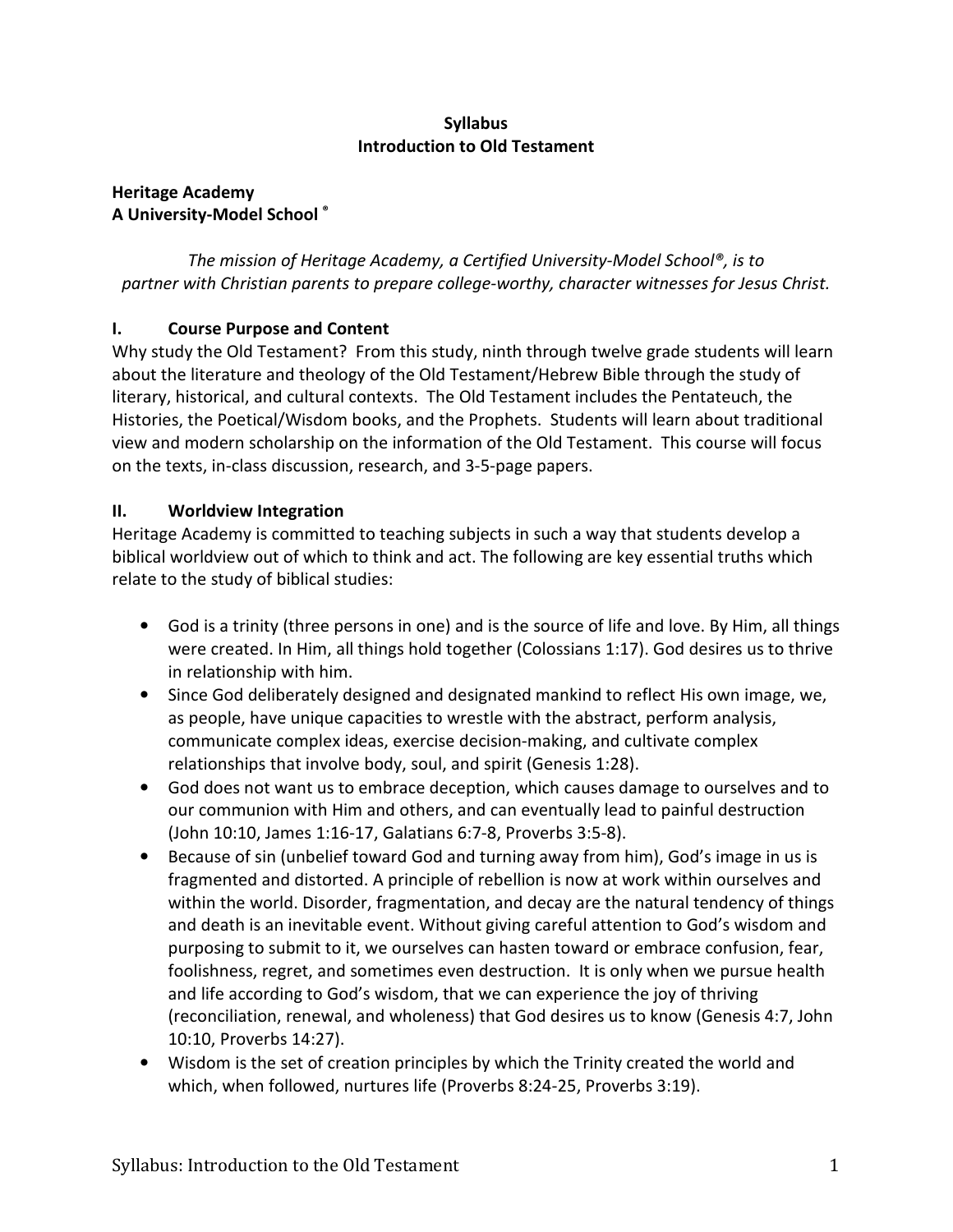- Through the study and enjoyment of literature, we are able to consider the assumptions, thought-patterns, motivations, and choices of various literary characters and gain insight into the consequences of belief, choice, and life experiences (Proverbs 13:20).
- We reflect God's image when we exercise and refine our God-given capacities to consider and discern the consequences of belief, choice, and life experiences. We further reflect God's image and become agents of renewal when we are able to communicate our observations and related insights with skill, creativity, and integrity, and with perspective that affirms God's wisdom.

## III. Required Texts & Materials

Please reference Required Text Book List and Course Supplies Listfor the appropriate academic year to identify the textbooks and supplies students will need for this course. Both the Required Text Book List and Course Supplies

List are accessible online.

## IV. Course Guidelines/Student Requirements

## A. Attendance

Attendance is imperative as concepts cannot be learned if a student is absent. Students are expected to attend class and contribute positively to the classroom environment. Tardiness is disruptive to other class members. Please arrive on time and prepared. All absences and tardies are considered unexcused unless accompanied by a note from a parent or guardian. Please remember that three tardies generate one absence. As communicated in Heritage Academy's Family Manual, a passing grade awarded at the end of the semester generally requires that a secondary student has attended at least forty-two class periods during the semester. Failure to meet this minimum attendance requirement may result in an F being awarded and recorded on the student's transcript.

## B. Absences and Late Work

In the case of planned absence(s), homework that is due during the student's absence must be completed and submitted to the instructor in advance.

When a student is unexpectedly and unavoidably absent due to ill health, past-due assignments must be submitted within two course periods after the student's return to school. When an unexpected absence must occur, please be sure to notify the school office and the instructor of the students' absence as quickly as possible, preferably before the involved class occurs. This contact may occur by phone or by email.

Late work that is submitted simply "late" will be graded and penalized with a ten percent grade reduction for each course period that it is late; homework will not be accepted more than three course periods (1 week) past its due date, unless previous arrangements between the teacher and the student's parent have been agreed to in light of peculiar circumstances that are occurring beyond the family's control.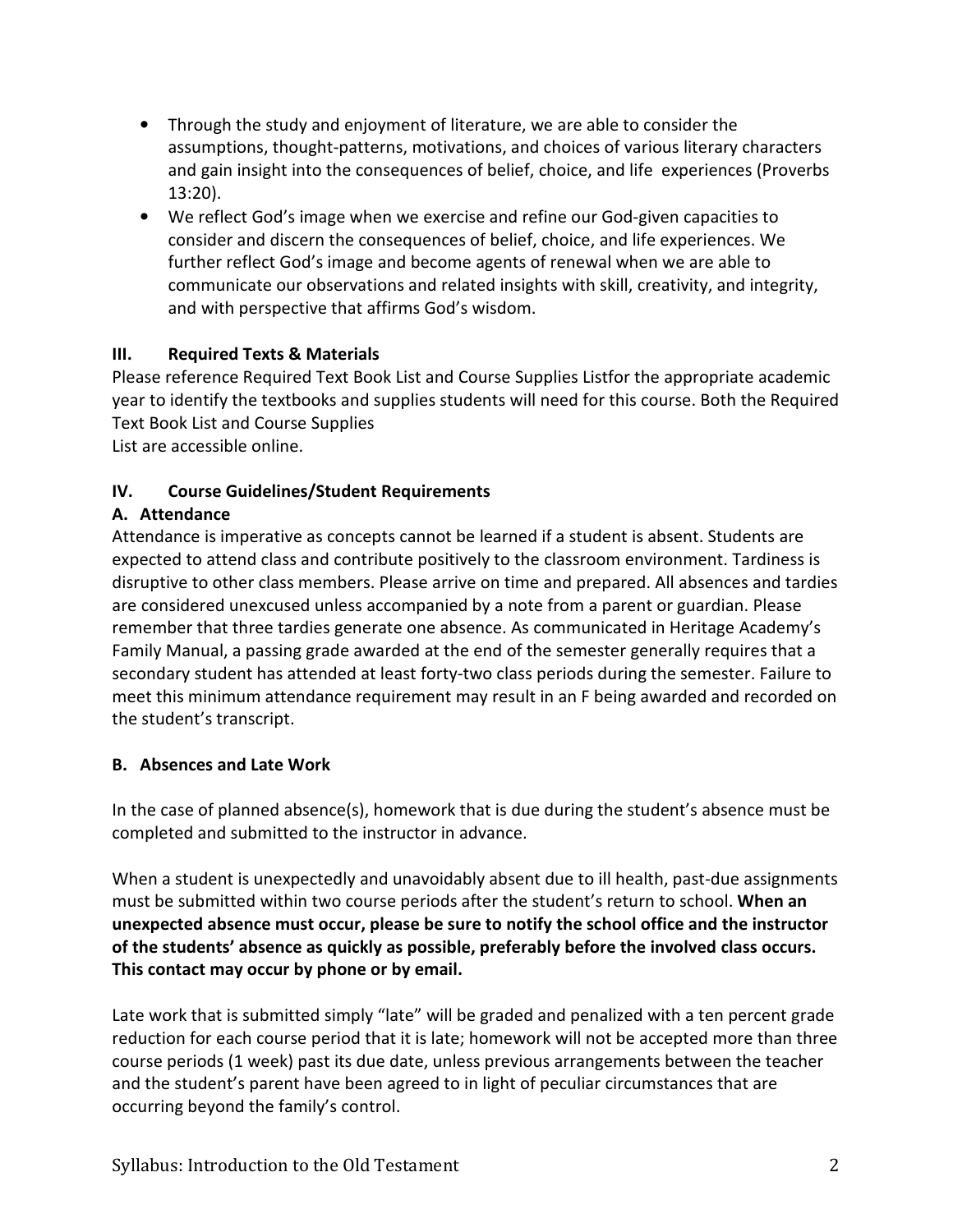### C. Student Conduct and Preparation for Learning

For the sake of promoting a safe and focused learning environment, the student is expected to do the following throughout the course of the semester:

- 1) Arrive on time to each class period with the appropriate class materials available for access (e.g., organized notebook with dividers and filed materials, paper, writing tools, texts, and other tools as directed)
- 2) Arrive prepared to submit completed at-home assignments at start of each class period.
- 3) Arrive ready to listen, learn, take notes, and participate in teacher-directed classroom discussions and activities.
- 4) Ask for clarification or further explanation when aconcept or direction remains unclear.
- 5) Demonstrate a spirit of cooperation, kindness, and respect toward the teacher and fellow classmates, in keeping with Heritage Academy's Code of Conduct.
- 6) Help keep the classroom area clean and orderly.
- 7) Cooperate with the parent-educator and the Heritage Academy teacher to complete homework in a timely fashion
- 8) Communicate concerns regarding schoolwork to both the Heritage Academy teacher and the parent-educator, so that these concerns can be addressed quickly.
- 9) On the whole, conduct himself or herself in a manner that is worthy of Christ and reflects the life of the Holy Spirit in him/her: " . . . that you may live a life worthy of the Lord and may please Him in every way: bearing fruit in every good work, growing in the knowledge of God, being strengthened with all power according to His glorious might so that you may have great endurance and patience, and joyfully giving thanks to the Father, who has qualified you to share in the inheritance of the saints in the kingdom of light" (Colossians 1:12).

## D. At-Home (Satellite Classroom) Investment

Daily home-assignments will be outlined on the weekly Home-Communication Sheet the student will receive each Monday. The student can expect to invest approximately 1.75 to 2.5 hours each week completing coursework at home in preparation for class periods. Course assignments may include any of the following:

- Reading and responsive analysis or reflection (written or oral)
- Self- reflection and critique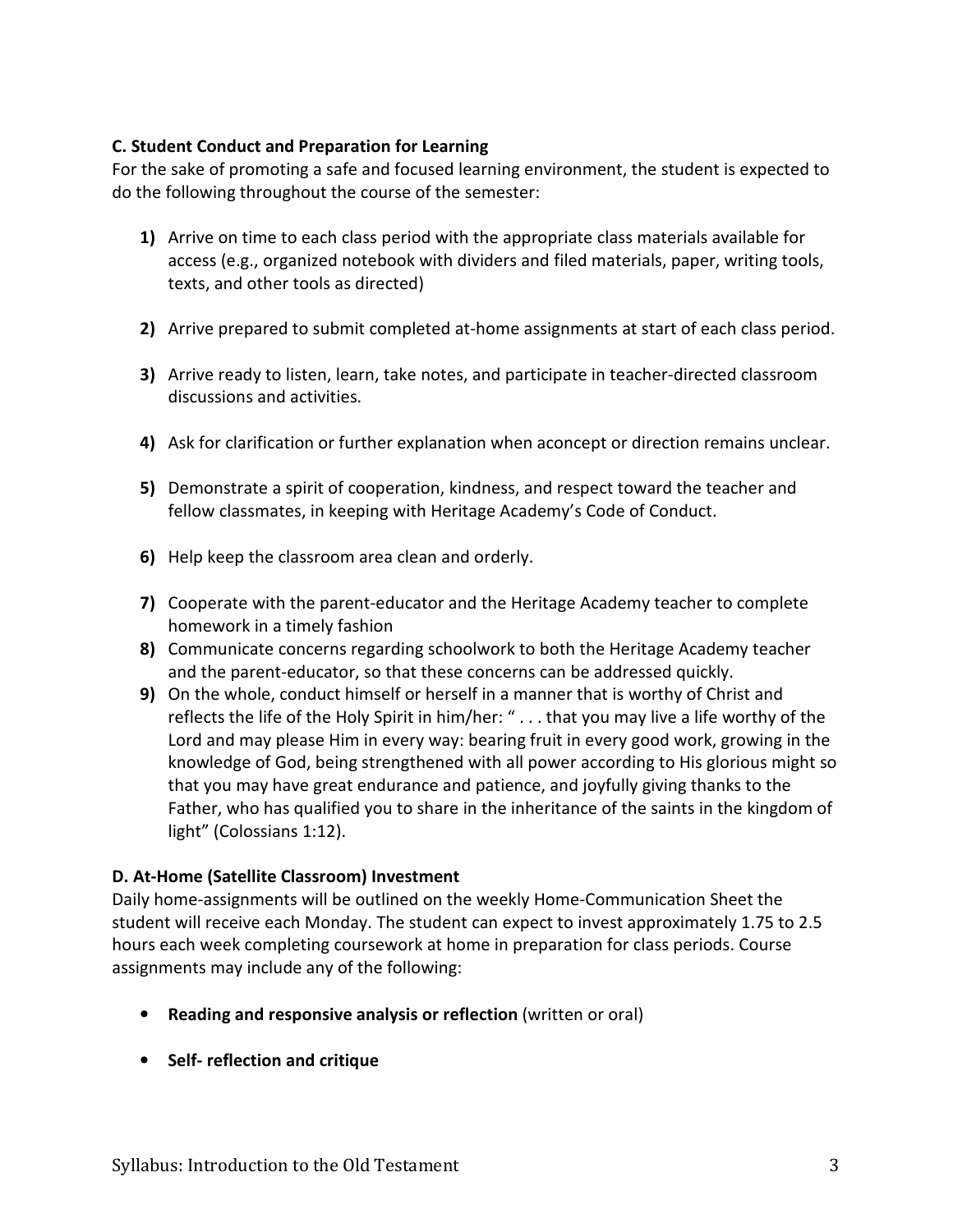## • Completing Research / Writing / Special Projects

Students may be directed to research various characters, attitudes, or themes and prepare special projects throughout the semester for the purpose of presenting information or providing dramatic interpretation. Such projects may include web work or interviews. Plagiarism is never acceptable.

## • Memorization Work

#### • Dialogue

Student may be instructed to discuss and/or explore certain topics or concepts with a parent. These assignments will be given purposefully and should not be dismissed.

## • Preparation for Tests and Quizzes

Students may be instructed to review notes, various texts, previously completed tests, scripture verses and/or to complete review questions or study guides etc., in preparation for tests.

#### • Other Assignments

Additional types of assignments may be given throughout the semester at the discretion of the instructor.

## E. Assessments

Students will take at least two tests throughout the course of the semester and may experiences a number of quizzes. One larger paper will also be written; students will be provided with a rubric beforehand so they may clearly know what expectations for the paper are and how they will be graded.

#### F. Grades

| <b>Grade Apportionment</b>     |     | <b>Grading Scale</b> |               |
|--------------------------------|-----|----------------------|---------------|
| <b>Assignments and Quizzes</b> | 30% | 100-95A              | 76-73C        |
| Paper(s)                       | 30% | $90$ A-              | 72-70C-       |
| Tests                          | 40% | $89 - 87B +$         | 59 or below F |
|                                |     | $86 - 83B$           |               |
|                                |     | 82-80B-              |               |

#### V. Parent Responsibilities

## A. Embrace the University Model

University-Model Schooling at Heritage Academy is driven by two guiding principles:

- ♦ to preserve and strengthen God-ordained family relationships
- ♦ to offer students the opportunity to achieve a high degree of academic excellence.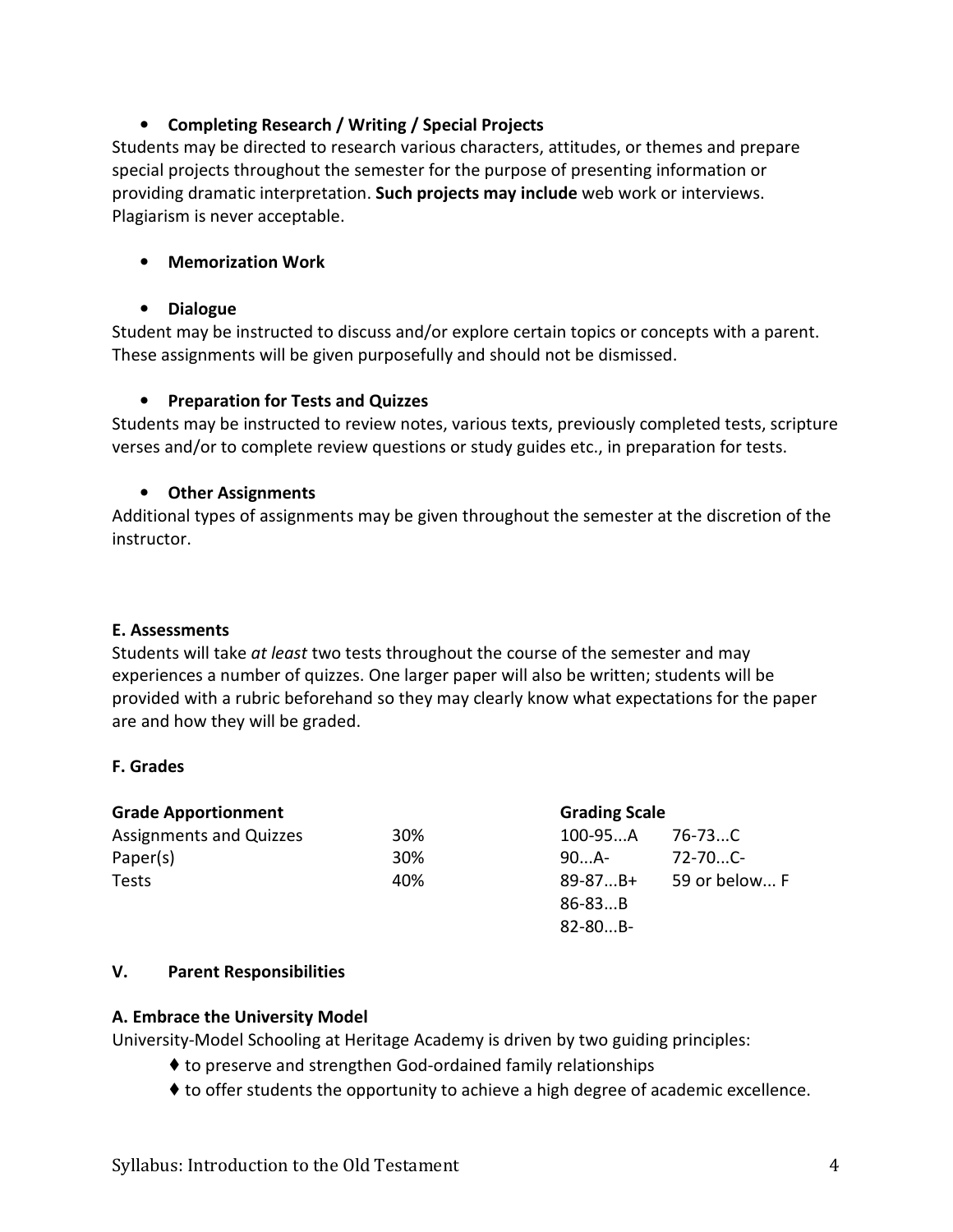Heritage Academy operates as a University-Model School®, designed for families who want their students to flourish from a life anchored in the home yet still gain from the best aspects of traditional, classroom education. Courses offered at Heritage Academy occur every-other-day so that students may realize the benefits of qualified teachers and a focused learning community, yet continue to experience home as the primary, consistent base where parents remain their foremost guides for spiritual, social, academic, and character formation.

Parents, please consider ways you may maximize the benefits University-Model Schooling offers to your family. How can you as parents utilize the at-homestudy time this model provides to nurture deeper relationship and model and impart the faith, values, and life-patterns you desire your student to embrace?

## B. Fulfill the Parent Role

Within the University-Model School®, parents commit to fulfill a specified role related to each course in which their student is enrolled, as prescribed by the course's description. Each role identifies specific responsibilities that the teacher relies on the parent to perform, thus facilitating effective home/school partnership whereby students are assured of receiving needed support. For this course, Heritage Academy has designated parents the role of "Guide for Dependent Study."

This role recognizes that many courses at this level will begin to cover subject matter that may be unfamiliar to many parents. At the same time, the student is at a dependent age where disciplined study habits and strategies for managing time must be developed, not by parental force, but through positive encouragement and through the student's growing awareness of personal consequences. In order for this class to be successful, I as a teacher am depending upon you as parents to ensure that your son or daughter keeps up with the course material and to communicate with me should any difficulties or concerns arise.

#### C. Monitor Engrade and View Seven-Week and Thirteen-Week Engrade Reports

As your student earns grades for completed tests, quizzes, and various projects and homework assignments, these will be recorded on Engrade.com for you to view at your convenience. My general goal will be to post grades online within a week of their being awarded. In Engrade, missing assignments will also be noted by an "M." Please take time to follow your student's progress on Engrade so that you can quickly recognize and explore/address areas of patterns of difficulty or concern that may appear and affirm positive accomplishments.

Directions to register for Engrade are accessible on Heritage Academy's website under "Resources" and "Engrade", or may also be received from the office. If you need aide setting up Engrade (it should only take about two minutes), please contact Heritage Academy's office.